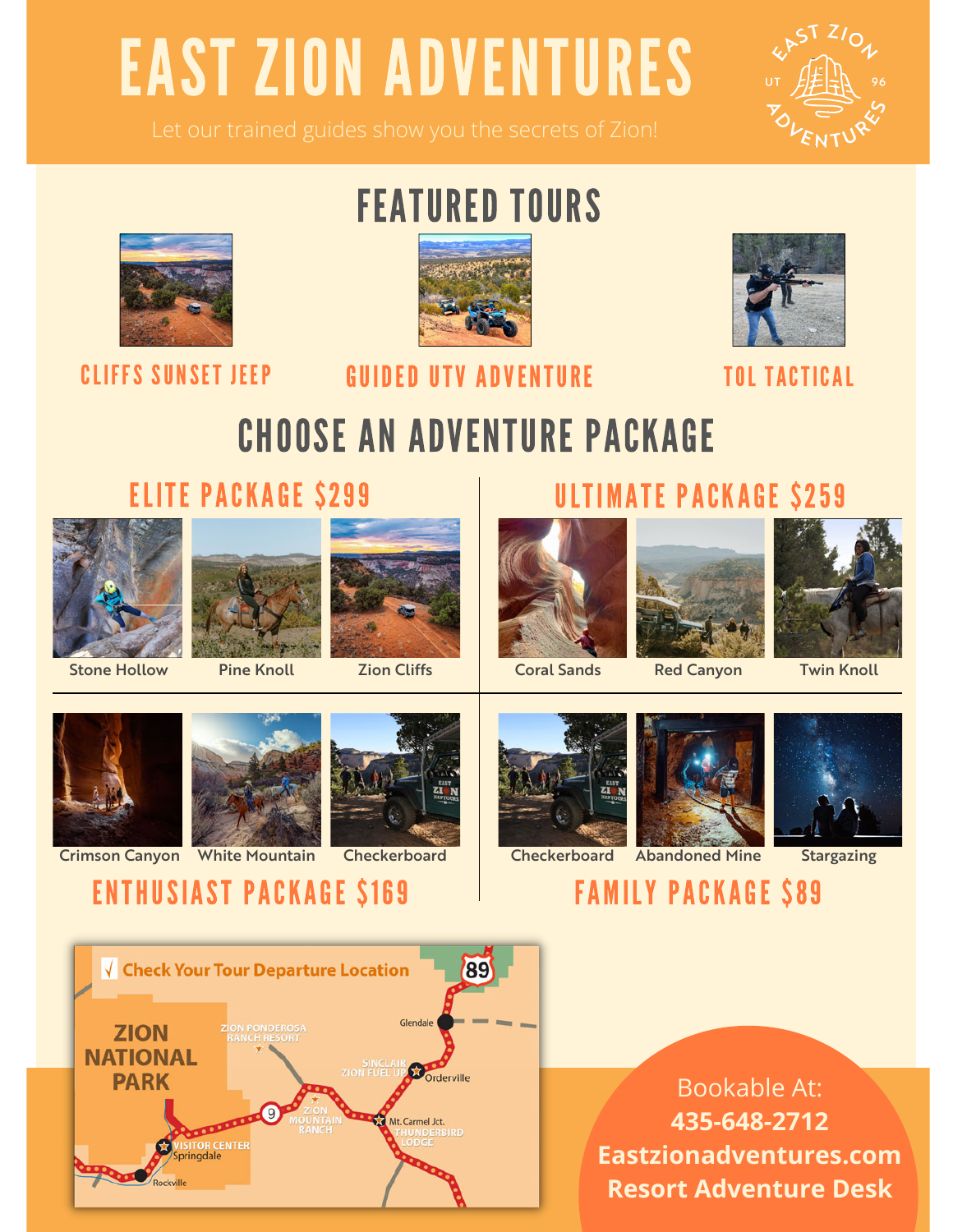# JEEP TOURS



## BOOK YOUR ADVENTURE TODAY!

- Snacks and water included
- $\bullet$  Ages 2+
- **Group rates available**
- $\bullet$  Youth: (3-17) Adult (18+)



## BRUSHY COVE

**1.5 Hours | Terrain: Technical | Adult \$99 Youth \$89**

Hold on tight as the customized 4x4 Jeep traverses terrain on our most extreme off-road adventure! Ascend over 1500 feet and see the breathtaking views of the vast East Zion from Brushy Cove and Elevator Trail.

\**departs from Zion Ponderosa Resort\**



## **ZION SUNSET**

### **1.5 hours | Terrain: Rugged/Technical | Adult \$69 Youth \$59**

Step into a scene from "Indiana Jones" on our family favorite, Sunset Jeep Tour! This is a rugged, fast paced, thriller to the top of Pine Knoll. Once there, we pull up a camp chair and watch the sun descend behind the towering cliffs of Zion National Park.

\**departs from Zion Ponderosa Resort\**



## **ZION CLIFFS SUNSET**

**2 hours | Terrain: Rugged | Adult \$89 Youth \$79**

This 4x4 Jeep ride will never disappoint as your skilled guide maneuvers the rugged trail. After this scenic drive through the red rock desert, the trail ends at a western facing viewpoint just in time to watch the sun descend behind the cliffs of Zion National Park.

\**departs from the Thunderbird Lodge\**



## **CHECKERBOARD OVERLOOK**

## **1 hour | Terrain: Mild/Rugged | Adult \$49 Youth \$39**

Buckle up and explore the backcountry of East Zion! This tour visits Checkerboard Mesa Overlook and Jolly Gulch on an exciting Jeep ride zig-zagging through the forest and desecnding through canyons. Bring the entrire family and hang on tight!

\**departs from Zion Ponderosa Resort\**



## TOP OF THE WORLD

**2 hours | Terrain: Mild | Adult \$89 Youth \$79**

See Zion National Park from the highest point in East Zion, on our most mild Jeep ride. After climbing to over 8100 feet in elevation see views of Zion National Park, the North Rim of the Grand Canyon, Cedar Breaks, the Grand Staircase and more! \**departs from Zion Ponderosa Resort\**



## RED CANYON

## **2 hours | Terrain: Rugged | Adult \$89 Youth \$79**

Descend into the backcountry canyons of Zion National Park on this unique desert adventure! This tour follows the rim of massive canyons, creating incredible scenery that extends for miles into the National Park. See views of Mineral Gulch, Parunuweap Canyon, and Elephant Gap. \**departs from the Thunderbird Lodge\**

Take a shuttle to the Observation Point Trailhead. Departing hourly for just \$7 round trip!

Bookable At: **435-648-2712 EastZionAdventures.com Resort Adventure Desk**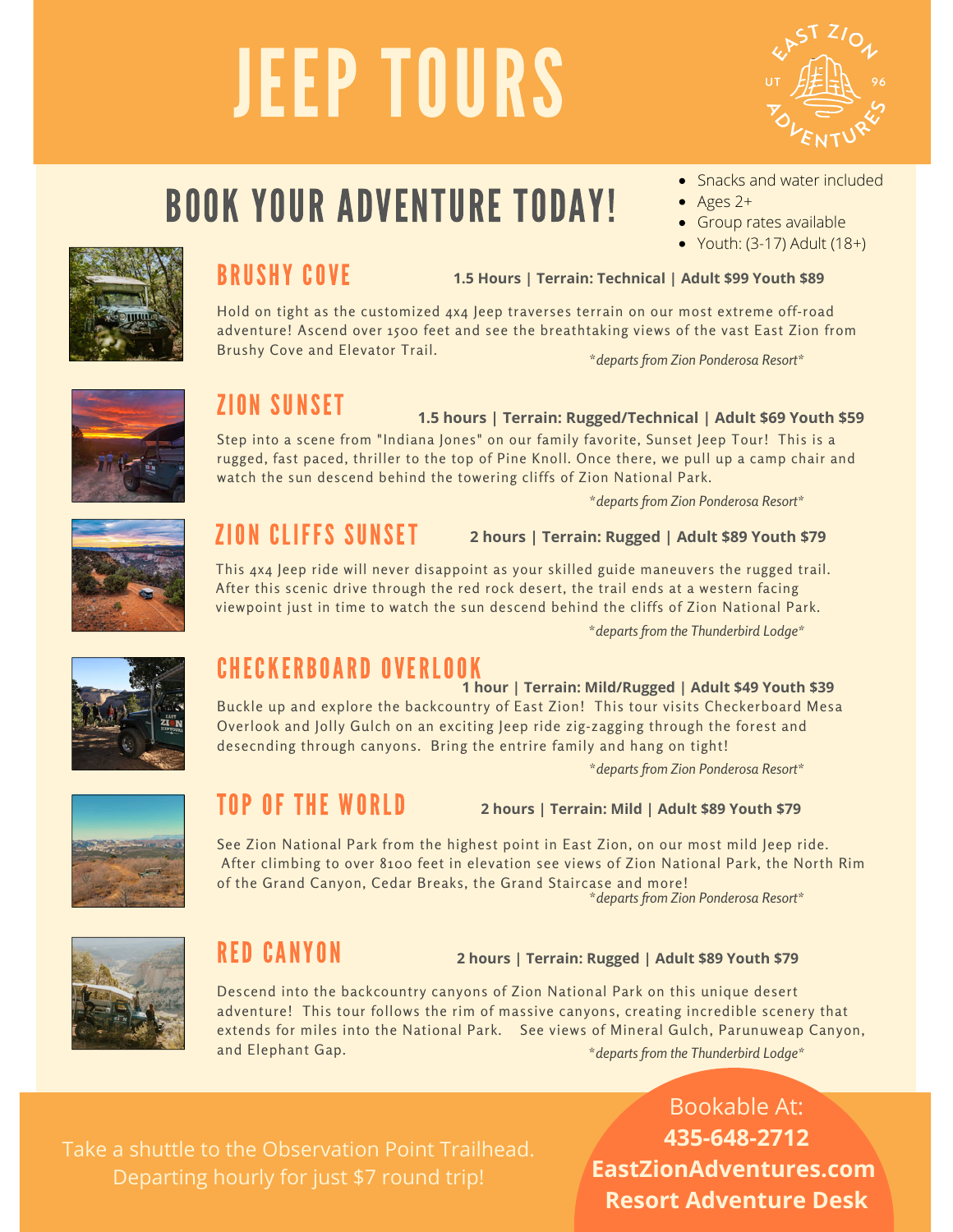# HORSEBACK RIDES

# BOOK YOUR ADVENTURE TODAY!

WHITE MOUNTAIN HORSEBACK RIDE

Experience the rare opportunity to visit a Slot Canyon from horseback. This experience includes a ride to the mouth of a secluded Slot Canyon, and then a short guided hike into the slot before returning on horseback to the corrals.

\**departs from the Sinclair in Orderville\**

### **1.5 Hours| Most Popular | \$89**

• Horse Rides: Ages 8+

**1 hour | Slot Canyon | \$59**

Ride to the top of Twin Knoll and watch the sky turn orange as the sun departs behind the cliffs of Zion. The incredible beauty, peaceful ride, and quiet evenings make this the favorite for travelers.

\**departs from Zion Ponderosa Resort\**



## PINE KNOLL HORSEBACK RIDE

See incredible views of Zion National Park, Cedar Breaks, and the Grand Canyon National Park while riding to the top of Pine Knoll on horseback. With an excellent instructor, this tour is excellent for both the beginner and the experienced rider.

\**departs from Zion Ponderosa Resort\**



## TWIN KNOLL HORSEBACK RIDE

Circle around Twin Knoll for excellent view of East Zion! This is a very simple ride, excellent for those looking to upgrade their experience from the Pine Grove Horseride.

\**departs from Zion Ponderosa Resort\**



## PINF GROVE HORSEBACK RIDE

Saddle up and get familiar with our excellently trained horses. This ride is ideal for the timid beginner looking to get acquainted with horses. The trail has very little elevation change and lacks the view of the other ride options. For the best views upgrade to a longer ride! \**departs from Zion Ponderosa Resort\**



## **LITTLE WRANGLER RIDE**

Develop a love for horses at a young age! Climb into the saddle on our very best horses and hold on while your guide leads the horse around the property.

\**Location: Zion Ponderosa Resort or Orderville\**

## Gear up! Narrows gear rentals available!

- Narrows Package (boots, socks, and poles): \$20/day
- Hiking Boots: \$10/day
- Neoprene Socks: \$5/day
- Trekking Poles: \$5/day

Bookable at: **435-648-2712 Eastzionadventures.com Resort Adventure Desk**





## **ZION SUNSET HORSEBACK RIDE**

## **2 hours | Greatest Views | \$99**



**1.5 Hours | Best Value | \$79**

**1 hour | Most Kid Friendly | \$59**

**10 Minutes | Ages 3-7| \$15**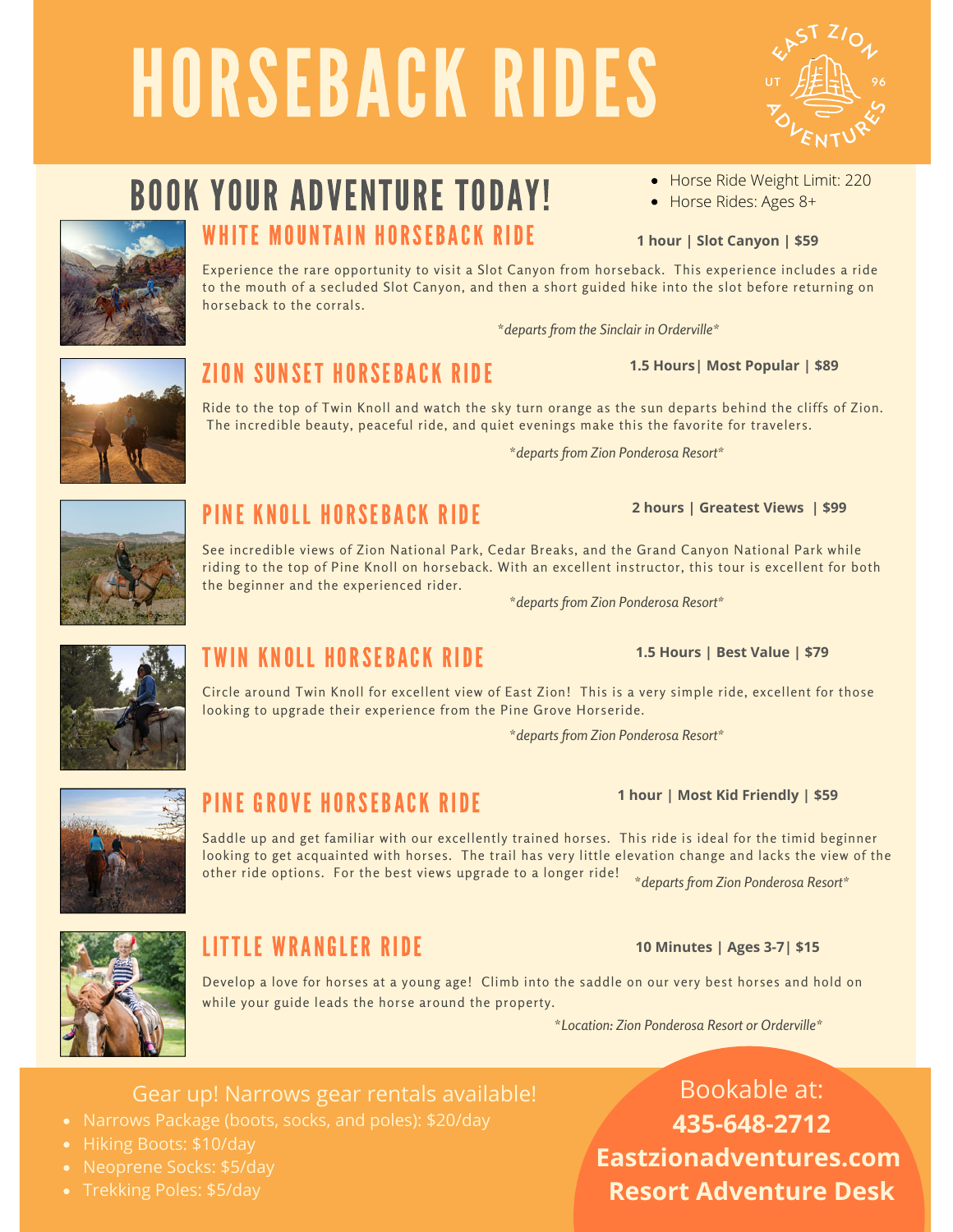# CANYONEERING



## BOOK YOUR ADVENTURE TODAY!

- Canyoneering Weight Limit: 250 lbs
- Ages 8+
- **Group rates available**



## **ROCK DROP CANYON & JEEP TOUR** <sup>2-3 hours | Easy | 2 Miles | Ages 8+ | Adult \$129 Youth \$119 Passenger \$49</sup>

This is the ideal canyoneering adventure for larger parties or those who may be hesitant about going canyoneering. Unlike all other options, this canyon allows spectators to join without participating in the actual rappelling. This is a short, but beautiful canyon featuring two rappels with the highest totalling 100 feet. Additionally, the route to the canyon is a scenic Jeep experience with views of Zion National Park's backcountry.

*\*Departs from Zion Ponderosa Resort\**



## **FIKHFART CANYON & UTV ADVENTURF**

**4-5 Hours| Easy | 2 Miles | Ages 8+ | Adult \$169 Youth \$159**

This canyon is arguably the most scenic slot canyon in Southern Utah. Offering deep, red rock slots and spectacular sandstone formations. Elkheart Canyon has 3 rappels, with the final two being fairly narrow and awkward. This canyon is the best option for hot summer days as the hike is shorter and is shaded during the majority of the experience.

*\*Departs from the Sinclair in Orderville\**



## **CORAL SANDS CANYON**

**4-5 hours | Moderate | 4 Miles | Ages 10+ | Adult \$149 Youth \$139**

Master the art of rappelling on this half-day slot canyon adventure! This slot canyon has many rappels, all being very easy to descend and perfect for the beginner. This slot canyon is more open than the other canyoneering options, so be prepared for the heat in the summer months!

*\*Departs from the Thunderbird Lodge\**



### STONE HOLLOW CANYON **7-8 hours | Moderately Strenuous | 6 Miles | Ages 10+ | Adult \$199 Youth \$189**

Experience a full day of canyoneering with rappels up to 100 feet! This tour is full of incredible scenery and excellent rappelling. We provide lunch, but make sure you bring water! Participants must be physically capable of hiking a total of 6 miles.

*\*Departs from the Sinclair in Orderville\* \*Departs from Zion Ponderosa Resort\**



## POWELL'S WAY: FULL DAY ADVENTURE

Gear up for the most complete Zion Adventure available! An absolutely stunning off-road excursion into the heart of Zion National Park's backcountry, followed by a beautiful canyoneering tour with 6 rappels. This is Southern Utah's best kept secret! Lunch included. **8-9 hours | Moderately Strenuous | 6 Miles | Ages 12+ | Adult \$219 Youth \$209**

*\*Departs from Zion Mountain Ranch\**

accommodation and the resort facilities.

Bookable at: **435-648-2712 Eastzionadventures.com Resort Adventure Desk**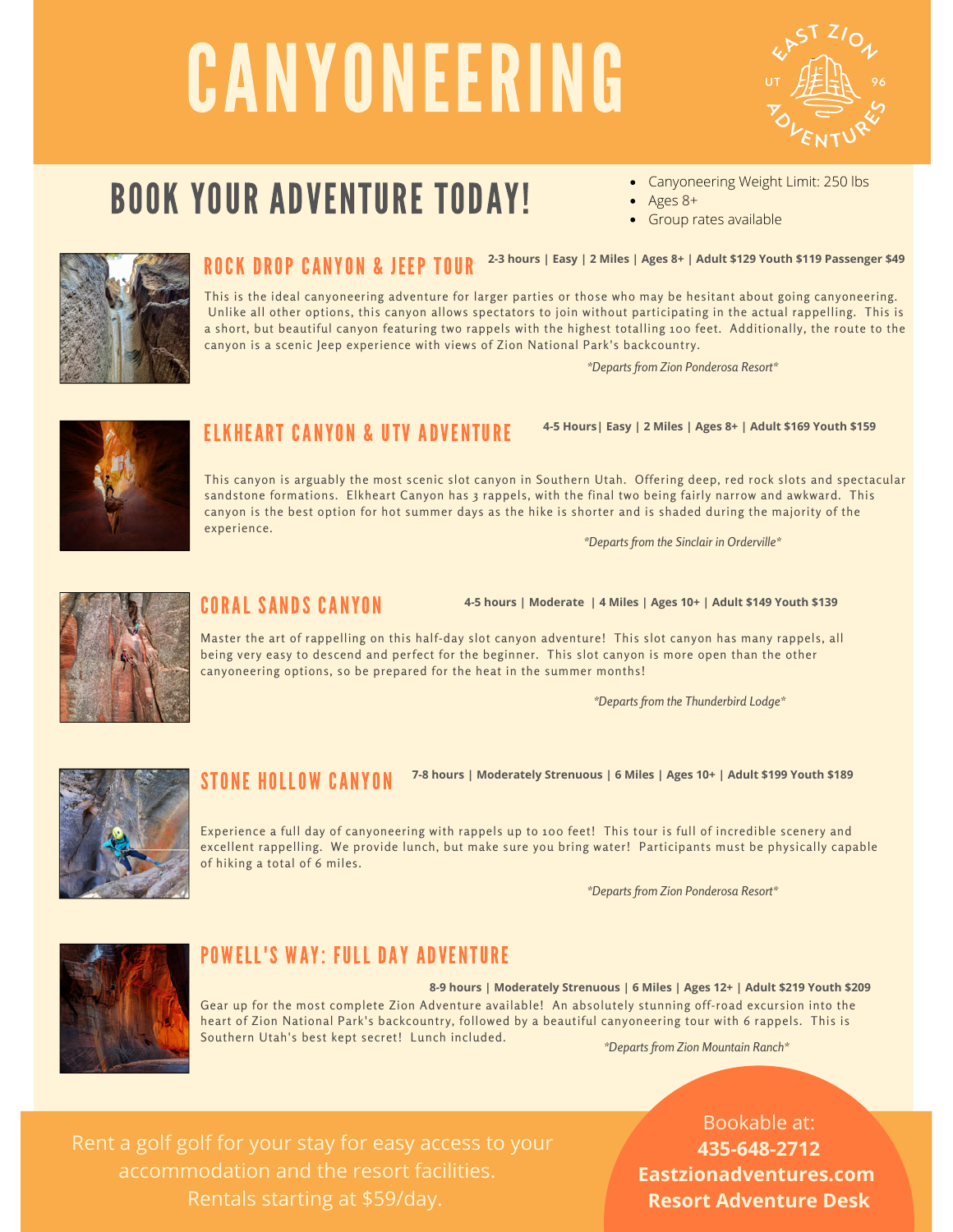# HIKING & UTV TOURS



Group rates available

Ages 3+

## HIKING & UTV TOURS



## CRIMSON CANYON HIKE & UTV ADVENTURE <sup>2 Hours</sup> | Moderate | Ages 3+ | Adult \$109 Youth \$99

Take a thrilling UTV ride followed by a stunning hike into a Slot Canyon. This tour does not include any rappelling and is perfect for the those seeking the views without the thrill. Be prepared to maneuver up and down multiple 5-6 foot boulder obstacles with the assistance of your guide as you climb through the length of Crimson Canyon!

*\*Departs from the Sinclair in Orderville\**

**2 Hours | Easy | Ages 3+ | Adult \$99 Youth \$89**

**2 Hours | Easy | Drivers 21+| Adult \$149 Youth \$89**



## RED ROCK SLOT CANYON

Similar to the above tour, this tour offers an exciting UTV ride followed by a hike into the bottom section of two separate slot canyons: Crimson & Elkheart. This tour does not include any climbing, and the hike is perfect for all ages and abilities. For the more adventurous travelers, consider the Crimson Canyon Hike or Canyoneering options.

*\*Departs from the Sinclair in Orderville\**



## GUIDED UTV ADVENTURE

This is our only off-road experience that YOU get to drive! There is nothing as exhilarating as sitting behind the wheel of a "top-of-the-line" off-road machine. After a brief safety training our guides will lead you on the backroads of Southern Utah to excellent views and fun off-road driving.

*\*Departs from the Thunderbird Lodge\**

## SUNSET GUIDED HIKE

Hike to our private location overlooking Zion National Park and its tributary canyons. Enjoy the safety and knowledge of a guide and local expert.

*\*Departs from the Sinclair in Orderville\* \*Departs from Zion Ponderosa Resort\**

**2 Hours | Easy | 1 Mile | All Ages | Adult \$59 Youth \$49**



## **ABANDONED MINE HIKE**

A rich history precedes Zion Ponderosa Ranch. The area we now explore and cherish for it's incredible views was once a small mining community. Come along with us and explore this historic area! This tour travels to an area located just outside of Zion National Park and offers sweeping backcountry views a long with a short walk into the mine shaft. *\*Departs from Zion Ponderosa Resort\**

## Bookable at: **435-648-2712 Eastzionadventures.com Resort Adventure Desk**

# Avoid traffic and parking and catch our shuttle to the Zion

**2 Hours | Easy | 1 Mile | All Ages | Adult \$39 Youth \$29**

GUIDED HIKING